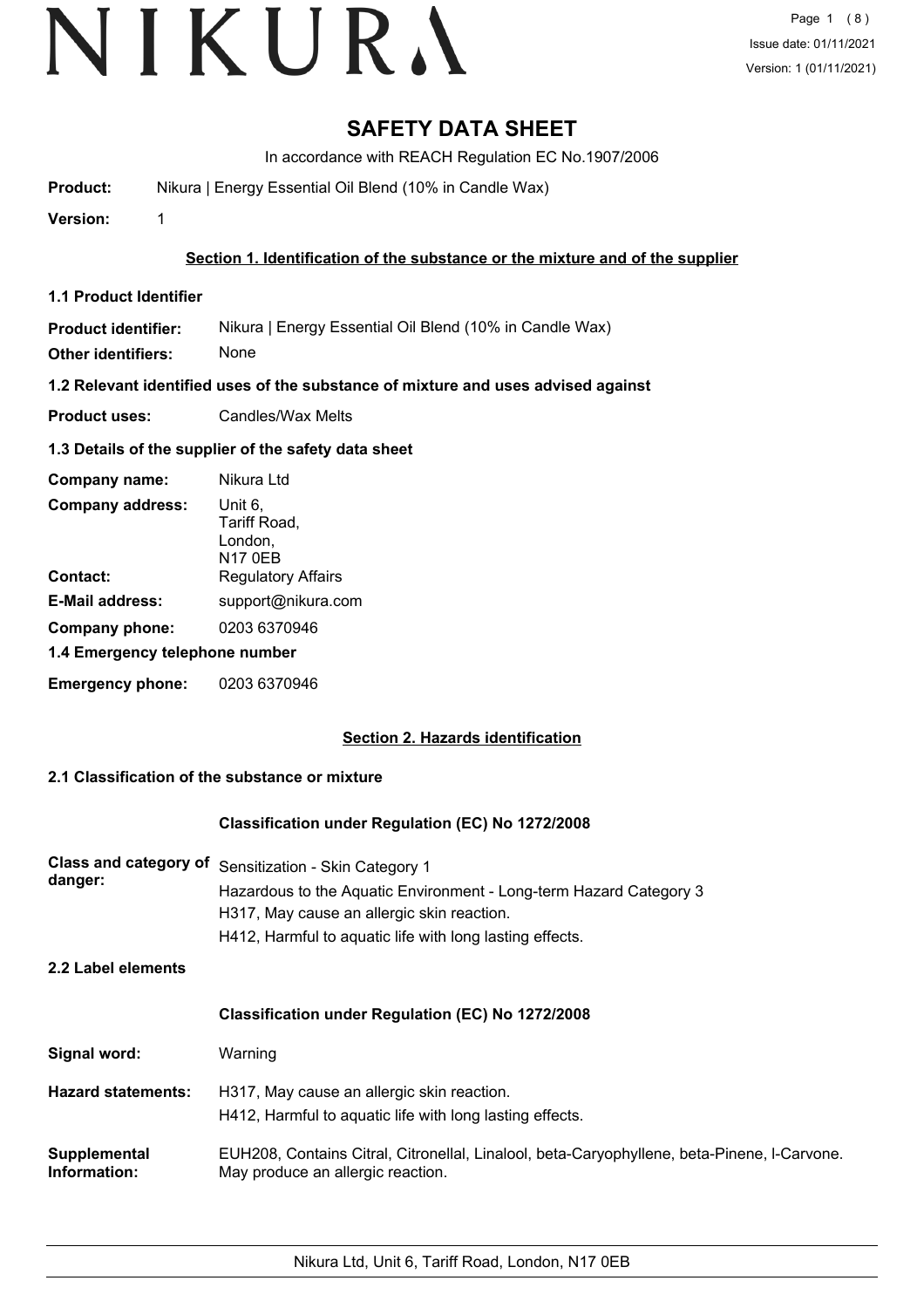## **SAFETY DATA SHEET**

In accordance with REACH Regulation EC No.1907/2006

|  | <b>Product:</b> | Nikura   Energy Essential Oil Blend (10% in Candle Wax) |  |
|--|-----------------|---------------------------------------------------------|--|
|--|-----------------|---------------------------------------------------------|--|

P261, Avoid breathing vapour or dust.

#### **Version:** 1

**Precautionary statements:**

P272, Contaminated work clothing should not be allowed out of the workplace. P273, Avoid release to the environment.

P280, Wear protective gloves/eye protection/face protection.

P302/352, IF ON SKIN: Wash with plenty of soap and water.

P333/313, If skin irritation or rash occurs: Get medical advice/attention.

P363, Wash contaminated clothing before reuse.

P501, Dispose of contents/container to approved disposal site, in accordance with local regulations.



#### **2.3 Other hazards**

**Other hazards:** None

**Section 3. Composition / information on ingredients**

### **3.2 Mixtures**

#### **Contains:**

| <b>Name</b>         | <b>CAS</b> | <b>EC</b> | <b>REACH Registration</b><br>No. | $\frac{9}{6}$ | <b>Classification for</b><br>(CLP) 1272/2008                                                                                            |
|---------------------|------------|-----------|----------------------------------|---------------|-----------------------------------------------------------------------------------------------------------------------------------------|
| <b>l</b> d-Limonene | 5989-27-5  | 227-813-5 |                                  | 3.40%         | Flam. Liq. 3-Skin Irrit.<br>2-Skin Sens. 1B-Asp.<br>Tox 1-Aquatic Acute 1-<br>Aquatic Chronic 3:<br>H226-H304-H315-<br>H317-H400-H412,- |
| <b>I</b> Linalool   | 78-70-6    | 201-134-4 |                                  | 0.96%         | Skin Irrit. 2-Eye Irrit. 2-<br>Skin Sens. 1B;H315-<br>H317-H319,-                                                                       |
| <b>I</b> I-Carvone  | 6485-40-1  | 229-352-5 |                                  | 0.47%         | Skin Sens. 1B;H317,-                                                                                                                    |
| Ibeta-Pinene        | 127-91-3   | 204-872-5 |                                  | 0.34%         | Flam. Liq. 3-Skin Irrit.<br>2-Skin Sens. 1B-Asp.<br>Tox 1-Aquatic Acute 1-<br>Aquatic Chronic 1;<br>H226-H304-H315-<br>H317-H410.-      |
| <b>I</b> Citral     | 5392-40-5  | 226-394-6 |                                  | 0.29%         | Skin Irrit. 2-Eye Irrit. 2-<br>Skin Sens. 1; H315-<br>H317-H319,-                                                                       |
| beta-Caryophyllene  | 87-44-5    | 201-746-1 |                                  | 0.16%         | Skin Sens. 1B-Asp.<br>Tox 1-Aquatic Chronic<br>4;H304-H317-H413,-                                                                       |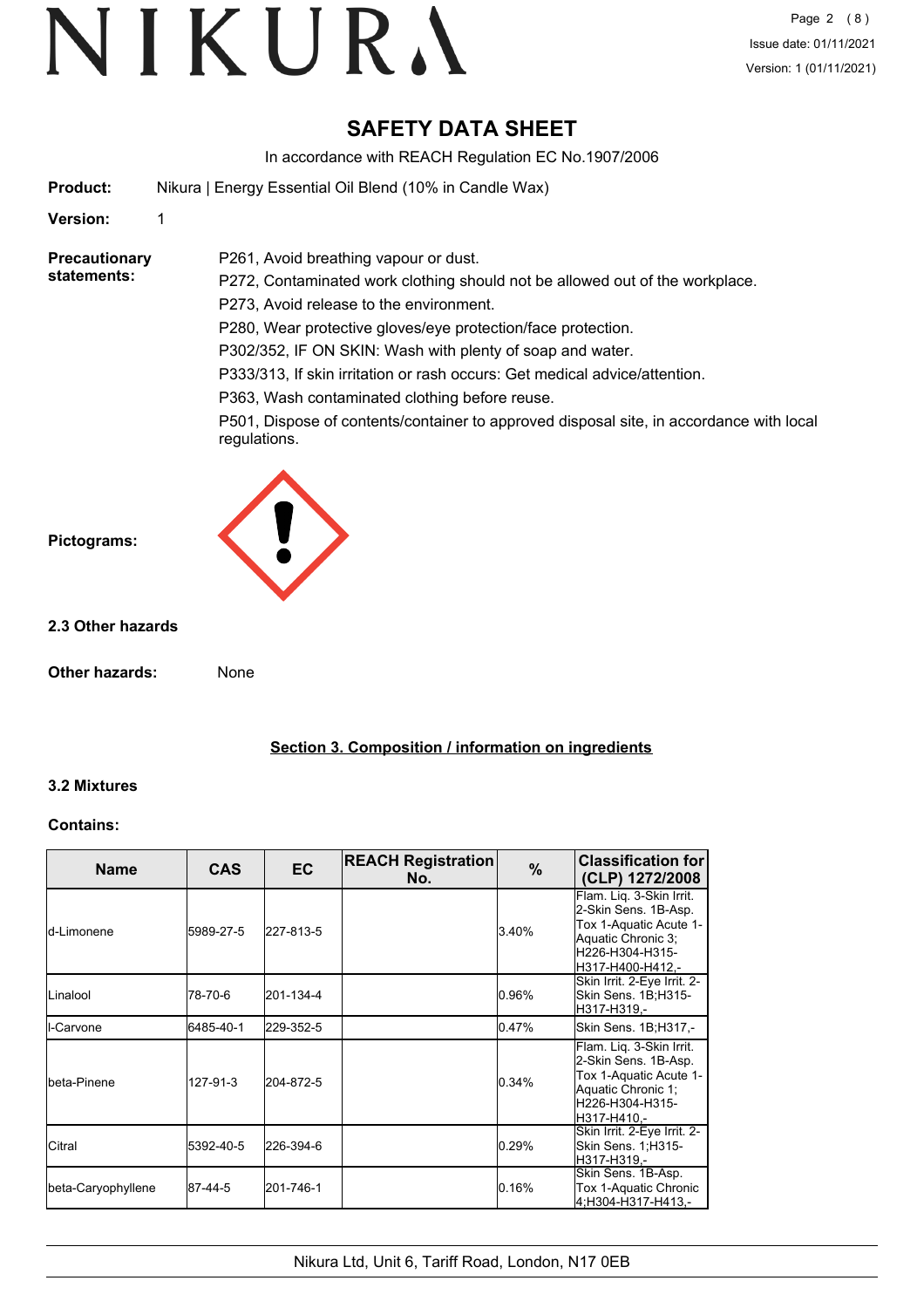## **SAFETY DATA SHEET**

In accordance with REACH Regulation EC No.1907/2006

**Product:** Nikura | Energy Essential Oil Blend (10% in Candle Wax)

#### **Version:** 1

| Myrcene            | 123-35-3 | 204-622-5 | 0.12% | Flam. Lig. 3-Skin Irrit.<br>2-Eye Irrit. 2-Asp. Tox<br>1-Aquatic Acute 1-<br>Aquatic Chronic 2:<br>H226-H304-H315-<br>H319-H400-H411,- |
|--------------------|----------|-----------|-------|----------------------------------------------------------------------------------------------------------------------------------------|
| <b>Citronellal</b> | 106-23-0 | 203-376-6 | 0.12% | Skin Irrit. 2-Eye Irrit. 2-<br>Skin Sens. 1B:H315-<br>H317-H319.-                                                                      |

#### **Substances with Community workplace exposure limits:**

Not Applicable

**Substances that are persistent, bioaccumulative and toxic or very persistent and very bioaccumulative, greater than 0.1%:**

Not Applicable

#### **Section 4. First-aid measures**

#### **4.1 Description of first aid measures**

| Inhalation:           | Remove from exposure site to fresh air, keep at rest, and obtain medical attention.          |
|-----------------------|----------------------------------------------------------------------------------------------|
| Eye exposure:         | Flush immediately with water for at least 15 minutes. Contact physician if symptoms persist. |
| <b>Skin exposure:</b> | IF ON SKIN: Wash with plenty of soap and water.                                              |
| Ingestion:            | Rinse mouth with water and obtain medical attention.                                         |

#### **4.2 Most important symptoms and effects, both acute and delayed**

May cause an allergic skin reaction.

### **4.3 Indication of any immediate medical attention and special treatment needed**

None expected, see Section 4.1 for further information.

### **SECTION 5: Firefighting measures**

#### **5.1 Extinguishing media**

Suitable media: Carbon dioxide, Dry chemical, Foam.

## **5.2 Special hazards arising from the substance or mixture**

In case of fire, may be liberated: Carbon monoxide, Unidentified organic compounds.

## **5.3 Advice for fire fighters:**

In case of insufficient ventilation, wear suitable respiratory equipment.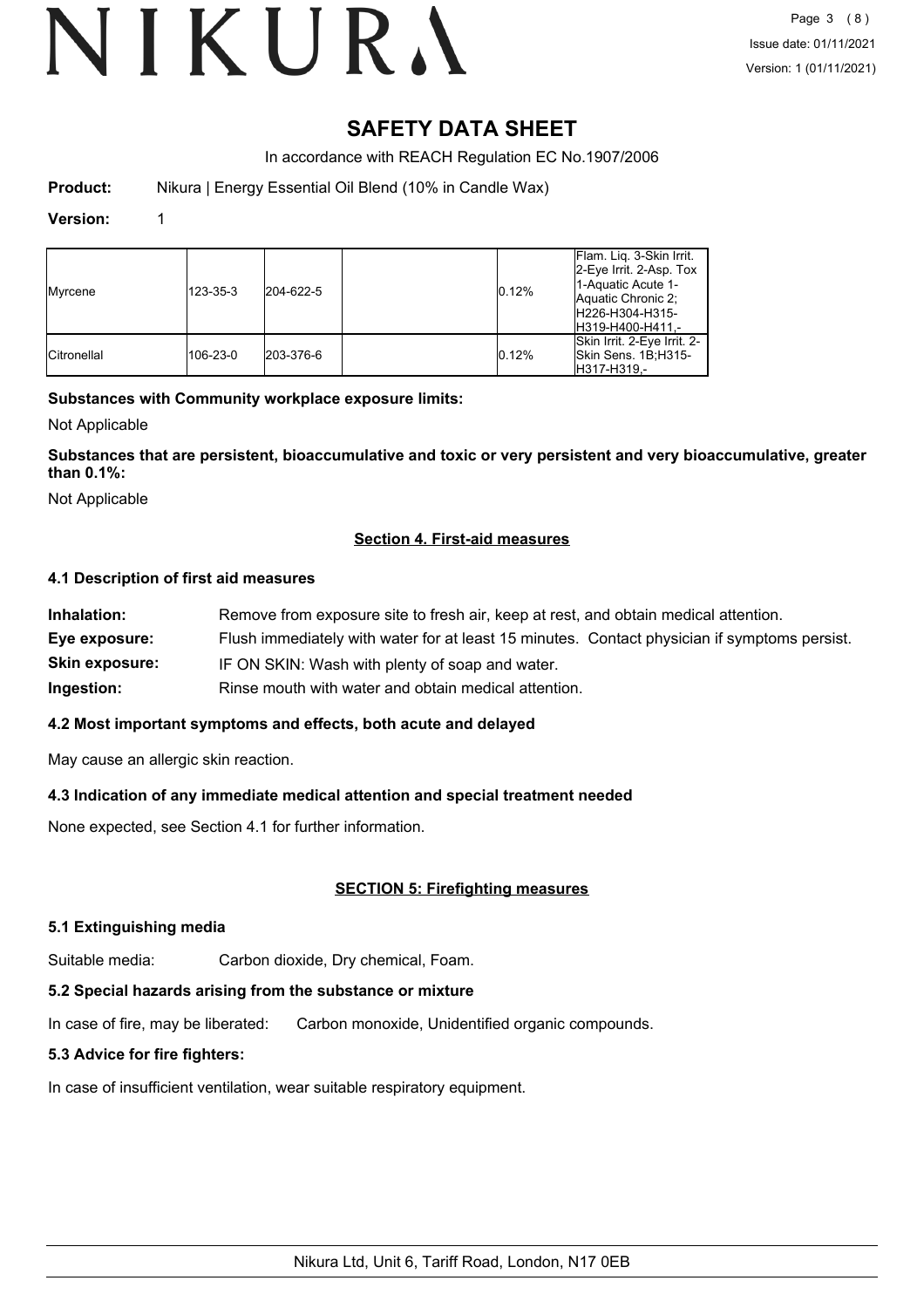# VIKURA

## **SAFETY DATA SHEET**

In accordance with REACH Regulation EC No.1907/2006

**Product:** Nikura | Energy Essential Oil Blend (10% in Candle Wax)

**Version:** 1

#### **Section 6. Accidental release measures**

#### **6.1 Personal precautions, protective equipment and emergency procedures:**

Avoid inhalation. Avoid contact with skin and eyes. See protective measures under Section 7 and 8.

#### **6.2 Environmental precautions:**

Keep away from drains, surface and ground water, and soil.

#### **6.3 Methods and material for containment and cleaning up:**

Remove ignition sources. Provide adequate ventilation. Avoid excessive inhalation of vapours. Contain spillage immediately by use of sand or inert powder. Dispose of according to local regulations.

#### **6.4 Reference to other sections:**

Also refer to sections 8 and 13.

#### **Section 7. Handling and storage**

#### **7.1 Precautions for safe handling:**

Keep away from heat, sparks, open flames and hot surfaces. - No smoking. Use personal protective equipment as required. Use in accordance with good manufacturing and industrial hygiene practices. Use in areas with adequate ventilation Do not eat, drink or smoke when using this product.

#### **7.2 Conditions for safe storage, including any incompatibilities:**

Store in a well-ventilated place. Keep container tightly closed. Keep cool. Ground/bond container and receiving equipment. Use explosion-proof electrical, ventilating and lighting equipment. Use only non-sparking tools. Take precautionary measures against static discharge.

#### **7.3 Specific end use(s):**

Candles/Wax Melts: Use in accordance with good manufacturing and industrial hygiene practices.

#### **Section 8. Exposure controls/personal protection**

#### **8.1 Control parameters**

Workplace exposure limits: Not Applicable

#### **8.2 Exposure Controls**

#### **Eye / Skin Protection**

Wear protective gloves/eye protection/face protection

#### **Respiratory Protection**

Under normal conditions of use and where adequate ventilation is available to prevent build up of excessive vapour, this material should not require special engineering controls. However, in conditions of high or prolonged use, or high temperature or other conditions which increase exposure, the following engineering controls can be used to minimise exposure to personnel: a) Increase ventilation of the area with local exhaust ventilation. b) Personnel can use an approved, appropriately fitted respirator with organic vapour cartridge or canisters and particulate filters. c) Use closed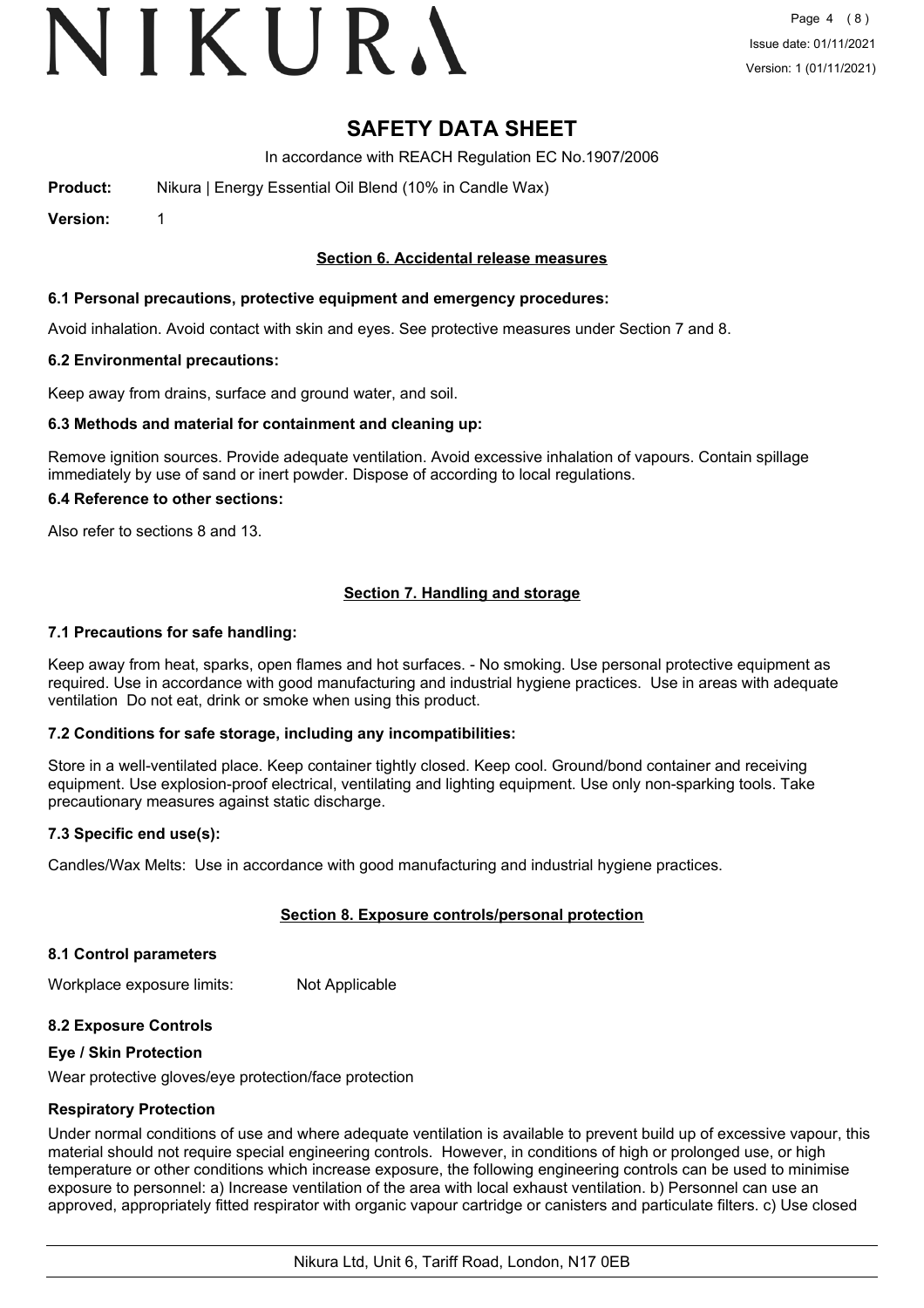# **SAFETY DATA SHEET**

In accordance with REACH Regulation EC No.1907/2006

**Product:** Nikura | Energy Essential Oil Blend (10% in Candle Wax)

**Version:** 1

systems for transferring and processing this material.

Also refer to Sections 2 and 7.

#### **Section 9. Physical and chemical properties**

#### **9.1 Information on basic physical and chemical properties**

| Appearance:                                   | Not determined                               |
|-----------------------------------------------|----------------------------------------------|
| Odour:                                        | Not determined                               |
| <b>Odour threshold:</b>                       | Not determined                               |
| pH:                                           | Not determined                               |
| Melting point / freezing point:               | Not determined                               |
| Initial boiling point / range:                | Not determined                               |
| <b>Flash point:</b>                           | > 200 °C                                     |
| <b>Evaporation rate:</b>                      | Not determined                               |
| Flammability (solid, gas):                    | Not determined                               |
| Upper/lower flammability or explosive limits: | Product does not present an explosion hazard |
| Vapour pressure:                              | Not determined                               |
| Vapour density:                               | Not determined                               |
| <b>Relative density:</b>                      | Not determined                               |
| Solubility(ies):                              | Not determined                               |
| Partition coefficient: n-octanol/water:       | Not determined                               |
| Auto-ignition temperature:                    | Not determined                               |
| <b>Decomposition temperature:</b>             | Not determined                               |
| <b>Viscosity:</b>                             | Not determined                               |
| <b>Explosive properties:</b>                  | Not expected                                 |
| <b>Oxidising properties:</b>                  | Not expected                                 |
| 9.2 Other information:                        | None available                               |

#### **Section 10. Stability and reactivity**

#### **10.1 Reactivity:**

Presents no significant reactivity hazard, by itself or in contact with water.

### **10.2 Chemical stability:**

Good stability under normal storage conditions.

## **10.3 Possibility of hazardous reactions:**

Not expected under normal conditions of use.

## **10.4 Conditions to avoid:**

Avoid extreme heat.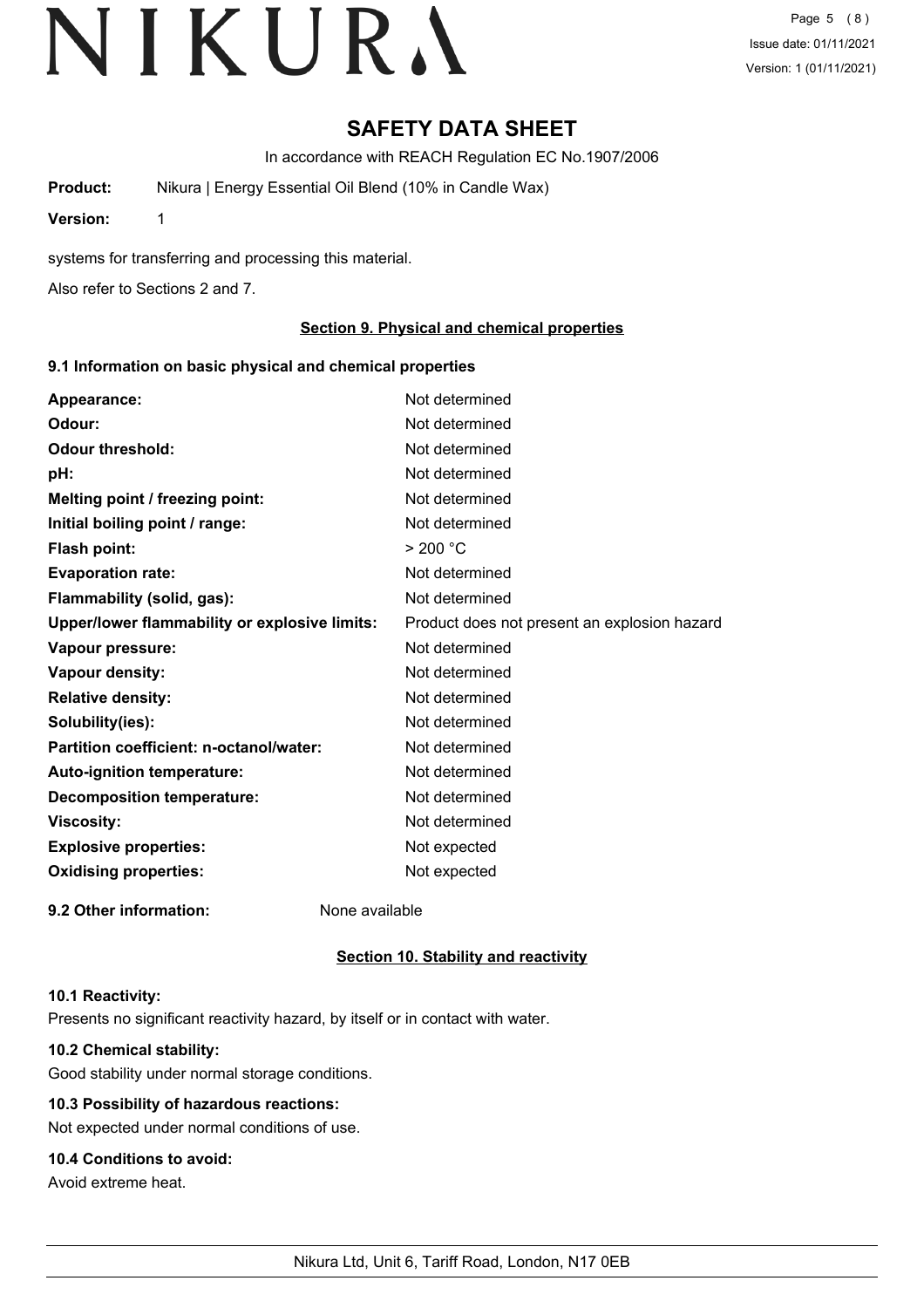# **SAFETY DATA SHEET**

In accordance with REACH Regulation EC No.1907/2006

**Product:** Nikura | Energy Essential Oil Blend (10% in Candle Wax)

**Version:** 1

#### **10.5 Incompatible materials:**

Avoid contact with strong acids, alkalis or oxidising agents.

#### **10.6 Hazardous decomposition products:**

Not expected.

#### **Section 11. Toxicological information**

#### **11.1 Information on toxicological effects**

This mixture has not been tested as a whole for health effects. The health effects have been calculated using the methods outlined in Regulation (EC) No 1272/2008 (CLP).

| <b>Acute Toxicity:</b>                    | Based on available data the classification criteria are not met. |
|-------------------------------------------|------------------------------------------------------------------|
| <b>Acute Toxicity Oral</b>                | Not Applicable                                                   |
| <b>Acute Toxicity Dermal</b>              | Not Applicable                                                   |
| <b>Acute Toxicity Inhalation</b>          | Not Available                                                    |
| <b>Skin corrosion/irritation:</b>         | Based on available data the classification criteria are not met. |
| Serious eye damage/irritation:            | Based on available data the classification criteria are not met. |
| <b>Respiratory or skin sensitisation:</b> | Sensitization - Skin Category 1                                  |
| Germ cell mutagenicity:                   | Based on available data the classification criteria are not met. |
| Carcinogenicity:                          | Based on available data the classification criteria are not met. |
| <b>Reproductive toxicity:</b>             | Based on available data the classification criteria are not met. |
| <b>STOT-single exposure:</b>              | Based on available data the classification criteria are not met. |
| <b>STOT-repeated exposure:</b>            | Based on available data the classification criteria are not met. |
| <b>Aspiration hazard:</b>                 | Based on available data the classification criteria are not met. |

**Information about hazardous ingredients in the mixture**

Not Applicable

Refer to Sections 2 and 3 for additional information.

### **Section 12. Ecological information**

#### **12.1 Toxicity:**

Harmful to aquatic life with long lasting effects.

| 12.2 Persistence and degradability: | Not available |
|-------------------------------------|---------------|
| 12.3 Bioaccumulative potential:     | Not available |
|                                     |               |

**12.4 Mobility in soil:** Not available

## **12.5 Results of PBT and vPvB assessment:**

This substance does not meet the PBT/vPvB criteria of REACH, annex XIII.

**12.6 Other adverse effects:** Not available

Nikura Ltd, Unit 6, Tariff Road, London, N17 0EB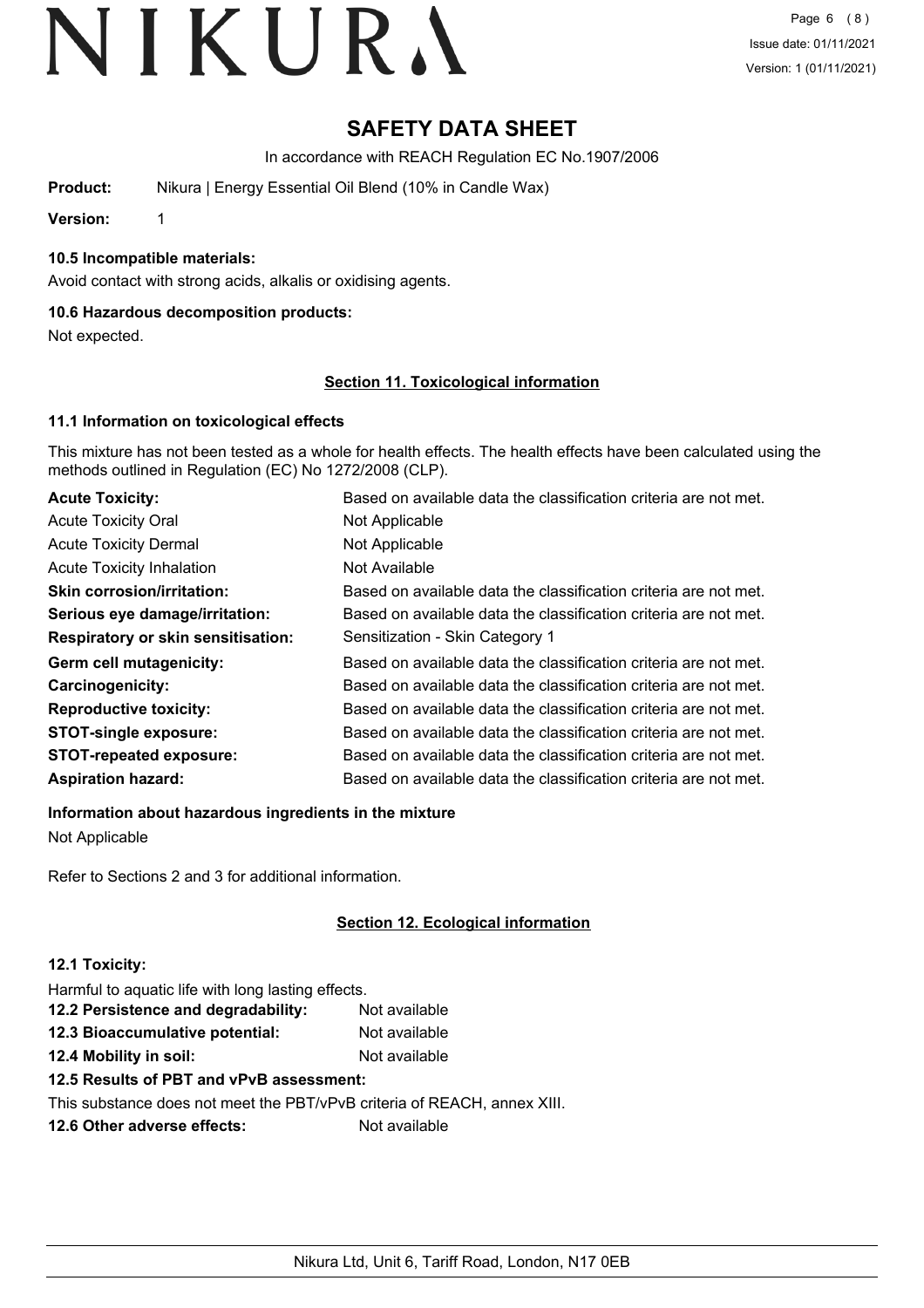## **SAFETY DATA SHEET**

In accordance with REACH Regulation EC No.1907/2006

| Product: | Nikura   Energy Essential Oil Blend (10% in Candle Wax) |
|----------|---------------------------------------------------------|
|          |                                                         |

**Version:** 1

#### **Section 13. Disposal considerations**

#### **13.1 Waste treatment methods:**

Dispose of in accordance with local regulations. Avoid disposing into drainage systems and into the environment. Empty containers should be taken to an approved waste handling site for recycling or disposal.

#### **Section 14. Transport information**

| 14.1 UN number:                                                               | Not classified                              |  |
|-------------------------------------------------------------------------------|---------------------------------------------|--|
| 14.2 UN Proper Shipping Name:                                                 | ۰                                           |  |
| 14.3 Transport hazard class(es):                                              | Not classified                              |  |
| <b>Sub Risk:</b>                                                              | Not classified                              |  |
| 14.4. Packing Group:                                                          | Not classified                              |  |
| <b>14.5 Environmental hazards:</b>                                            | Not environmentally hazardous for transport |  |
| 14.6 Special precautions for user:                                            | None additional                             |  |
| 14.7 Transport in bulk according to Annex II of MARPOL73/78 and the IBC Code: |                                             |  |

Not classified

#### **Section 15. Regulatory information**

### **15.1 Safety, health and environmental regulations/legislation specific for the substance or mixture** None additional

#### **15.2 Chemical Safety Assessment**

A Chemical Safety Assessment has not been carried out for this product.

|                                 | <b>Section 16. Other information</b> |
|---------------------------------|--------------------------------------|
| <b>Concentration % Limits:</b>  | EH C3=66.72% SS 1=29.44%             |
| <b>Total Fractional Values:</b> | EH C3=1.50 SS 1=3.40                 |
| Key to revisions:               |                                      |

Not applicable

#### **Key to abbreviations:**

| <b>Abbreviation</b> | <b>Meaning</b>                                                     |
|---------------------|--------------------------------------------------------------------|
| Aquatic Acute 1     | Hazardous to the Aquatic Environment - Acute Hazard Category 1     |
| Aquatic Chronic 1   | Hazardous to the Aquatic Environment - Long-term Hazard Category 1 |
| Aquatic Chronic 2   | Hazardous to the Aquatic Environment - Long-term Hazard Category 2 |
| Aquatic Chronic 3   | Hazardous to the Aquatic Environment - Long-term Hazard Category 3 |
| Aquatic Chronic 4   | Hazardous to the Aquatic Environment - Long-term Hazard Category 4 |
| Asp. Tox 1          | Aspiration Hazard Category 1                                       |
| Eye Irrit. 2        | Eye Damage / Irritation Category 2                                 |
| Flam. Lig. 3        | Flammable Liquid, Hazard Category 3                                |